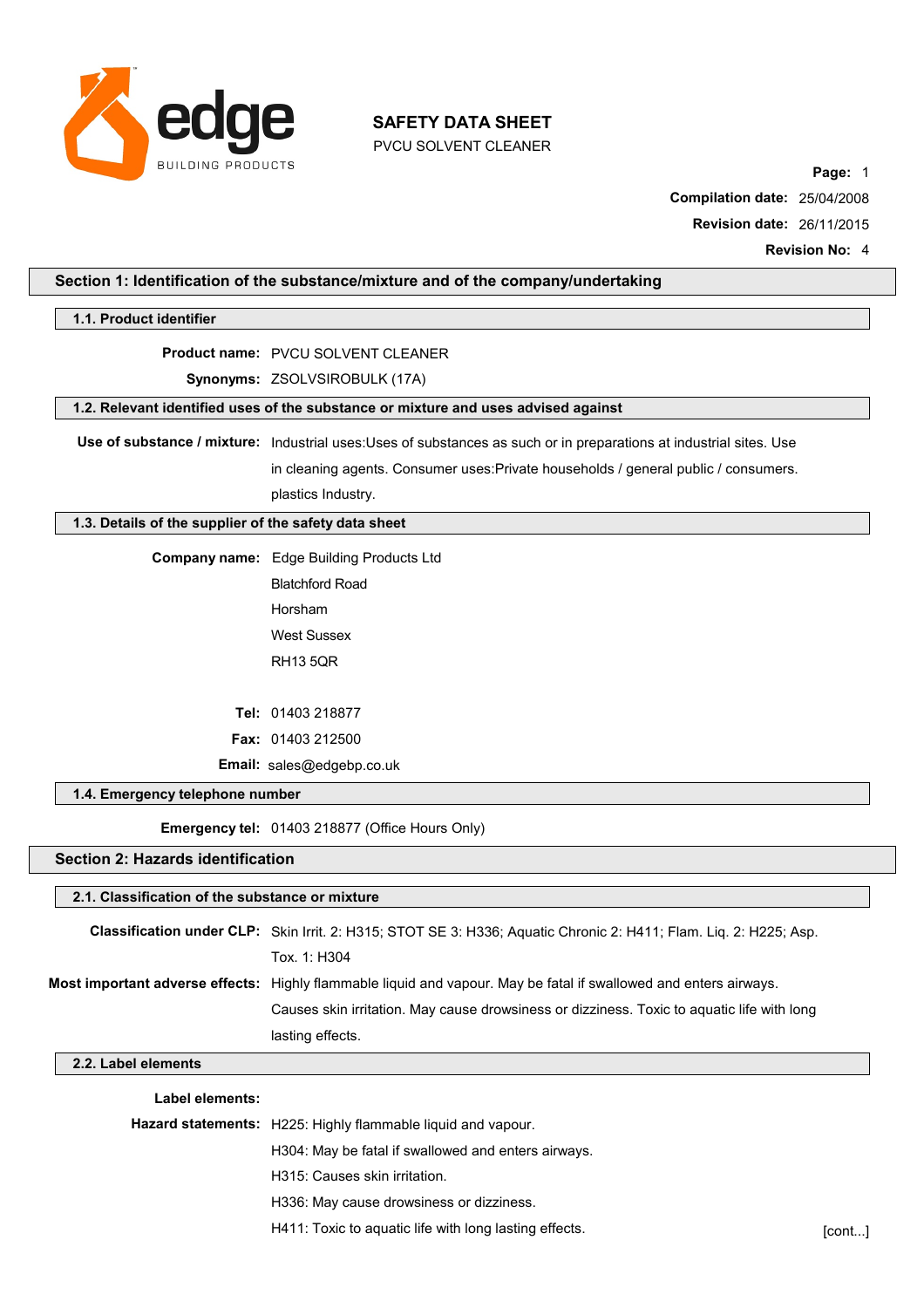### PVCU SOLVENT CLEANER

**Page:** 2

| <b>Signal words: Danger</b>     |                                                                                                                  |
|---------------------------------|------------------------------------------------------------------------------------------------------------------|
| Hazard pictograms: GHS02: Flame |                                                                                                                  |
|                                 | GHS08: Health hazard                                                                                             |
|                                 | GHS07: Exclamation mark                                                                                          |
|                                 | GHS09: Environmental                                                                                             |
|                                 |                                                                                                                  |
|                                 | <b>Precautionary statements:</b> P210: Keep away from heat, hot surfaces, sparks, open flames and other ignition |
|                                 | sources. No smoking.                                                                                             |
|                                 | P301+310: IF SWALLOWED: Immediately call a POISON CENTER/doctor/Physician.                                       |
|                                 | P304+340: IF INHALED: Remove person to fresh air and keep comfortable for breathing.                             |
|                                 | P280: Wear protective gloves/protective clothing/eye protection/face protection.                                 |
|                                 | P302+352: IF ON SKIN: Wash with plenty of water/Soap.                                                            |
|                                 | P303+361+353: IF ON SKIN (or hair): Take off immediately all contaminated clothing.                              |
|                                 | Rinse skin with water/shower.                                                                                    |
|                                 | P102: Keep out of reach of children.                                                                             |
|                                 | P273: Avoid release to the environment.                                                                          |

### **2.3. Other hazards**

**Other hazards:** In use, may form flammable / explosive vapour-air mixture.

**PBT:** This product is not identified as a PBT/vPvB substance.

### **Section 3: Composition/information on ingredients**

### **3.2. Mixtures**

#### **Hazardous ingredients:**

### LOW BOILING POINT HYDROGEN TREATED NAPHTHA - NAPHTHA (PETROLEUM), HYDROTREATED LIGHT

| <b>EINECS</b> | CAS        | PRT / WFI                | <b>CLP Classification</b>                                                                 | Percent    |
|---------------|------------|--------------------------|-------------------------------------------------------------------------------------------|------------|
| 265-151-9     | 64742-49-0 | $\overline{\phantom{a}}$ | Asp. Tox. 1: H304; Flam. Lig. 1: H224;<br>Skin Irrit. 2: H315; Aquatic Chronic 2:<br>H411 | $30 - 50%$ |

#### N-BUTYL ACETATE - REACH registered number(s): 01-2119485493-29

| 204-658-1 | 123-86-4 | Substance with a Community | ' Flam. Lig. 3: H226: STOT SE 3: H336: | 10-30% |
|-----------|----------|----------------------------|----------------------------------------|--------|
|           |          | workplace exposure limit.  | -: EUH066                              |        |

### ETHANOL - REACH registered number(s): 01-2119475610-43

| 200-578-6 | $17 - 5$<br>64-1 | Substance with a Community<br>workplace exposure limit. | 2: H225<br>Flam.<br>Lıa. | 30%<br>U-. |
|-----------|------------------|---------------------------------------------------------|--------------------------|------------|
|-----------|------------------|---------------------------------------------------------|--------------------------|------------|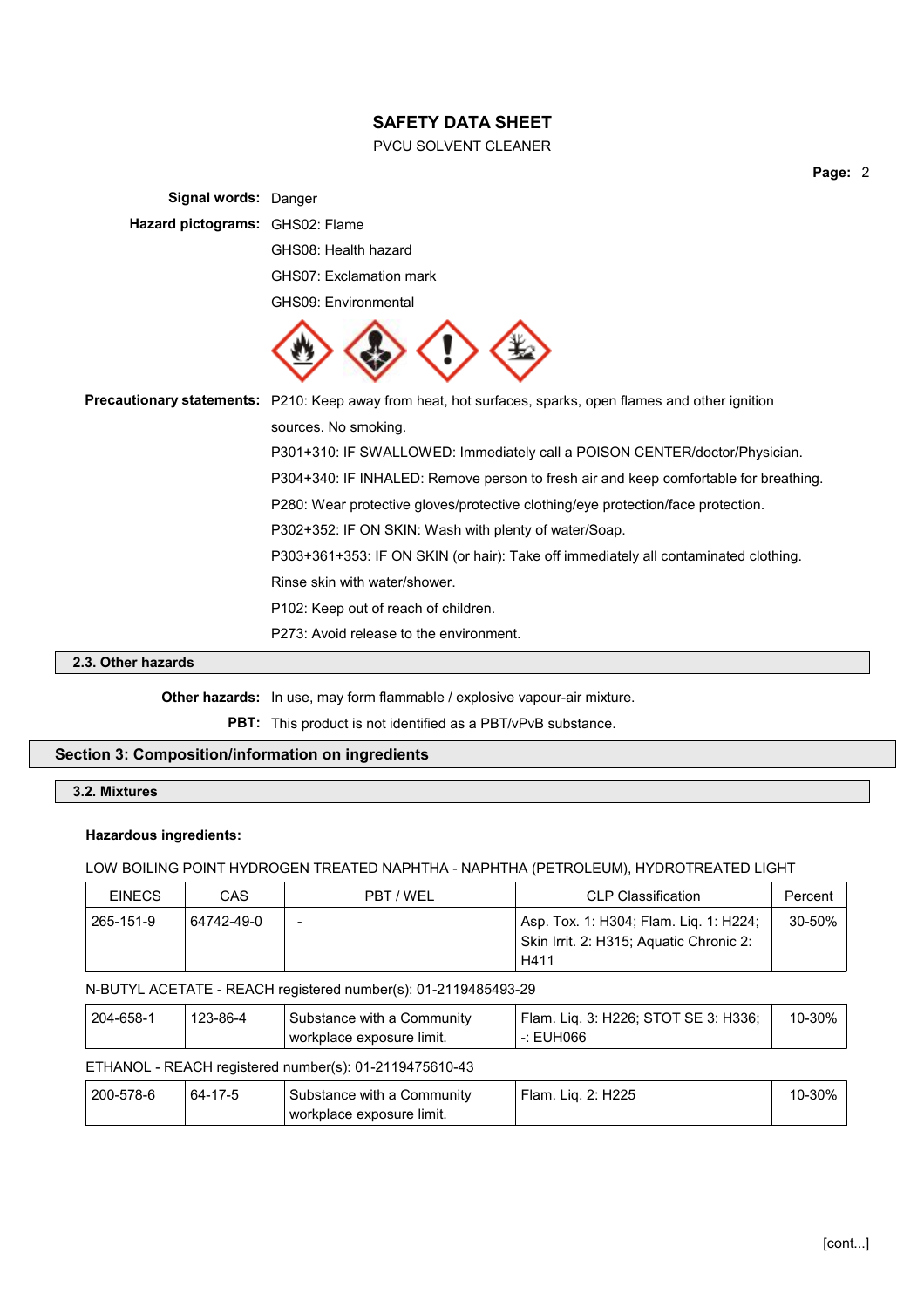### PVCU SOLVENT CLEANER

#### **Page:** 3

### LOW BOILING POINT HYDROGEN TREATED NAPHTHA - NAPHTHA (PETROLEUM), HYDRODESULPHURIZED **HEAVY**

| 265-185-4 | 64742-82-1 | $\overline{\phantom{a}}$ | Asp. Tox. 1: H304; Flam. Lig. 3: H226; | 1-10% l |
|-----------|------------|--------------------------|----------------------------------------|---------|
|           |            |                          | Aquatic Chronic 2: H411                |         |

### 2-BUTOXYETHANOL

| 203-905-0 | 111-76-2 | $\overline{\phantom{a}}$ | Acute Tox. 4: H332; Acute Tox. 4: H312;<br>Acute Tox. 4: H302; Eye Irrit. 2: H319;<br><b>Skin Irrit. 2: H315</b> | 1-10% |
|-----------|----------|--------------------------|------------------------------------------------------------------------------------------------------------------|-------|
|           |          |                          |                                                                                                                  |       |

#### METHANOL - REACH registered number(s): 01-2119433307-44

| 200-659-6 | 67-56-1 | Flam. Lig. 2: H225; Acute Tox. 3: H331; | $<$ 1% |
|-----------|---------|-----------------------------------------|--------|
|           |         | Acute Tox. 3: H311; Acute Tox. 3: H301; |        |
|           |         | STOT SE 1: H370                         |        |

### **Section 4: First aid measures**

# **4.1. Description of first aid measures Skin contact:** Remove all contaminated clothes and footwear immediately unless stuck to skin. Wash immediately with plenty of soap and water. **Eye contact:** Immediately flood the eye with plenty of water for at least 15 minutes,holding the eye open. Remove any contact lenses and open eyes wide apart. Get medical attention if any discomfort continues **Ingestion:** Wash out mouth with water. If patient is conscious, give water to drink. If patient feels unwell, seek medical advice.DO NOT INDUCE VOMITING. **Inhalation:** Remove from exposure, rest and keep warm. In severe cases, or if recovery is not rapid or complete, seek medical advice. **4.2. Most important symptoms and effects, both acute and delayed Skin contact:** There may be irritation and redness at the site of contact.

**Eye contact:** There may be irritation and redness. The eyes may water profusely.

**Ingestion:** There may be soreness and redness of the mouth and throat.

**Inhalation:** There may be irritation of the throat with a feeling of tightness in the chest. Exposure may cause coughing or wheezing.

**Delayed / immediate effects:** Immediate effects can be expected after short-term exposure.

**4.3. Indication of any immediate medical attention and special treatment needed**

**Immediate / special treatment:** Eye bathing equipment should be available on the premises.

### **Section 5: Fire-fighting measures**

**5.1. Extinguishing media**

**Extinguishing media:** Alcohol resistant foam. Water spray. Carbon dioxide. Dry chemical powder. Use water spray to cool containers.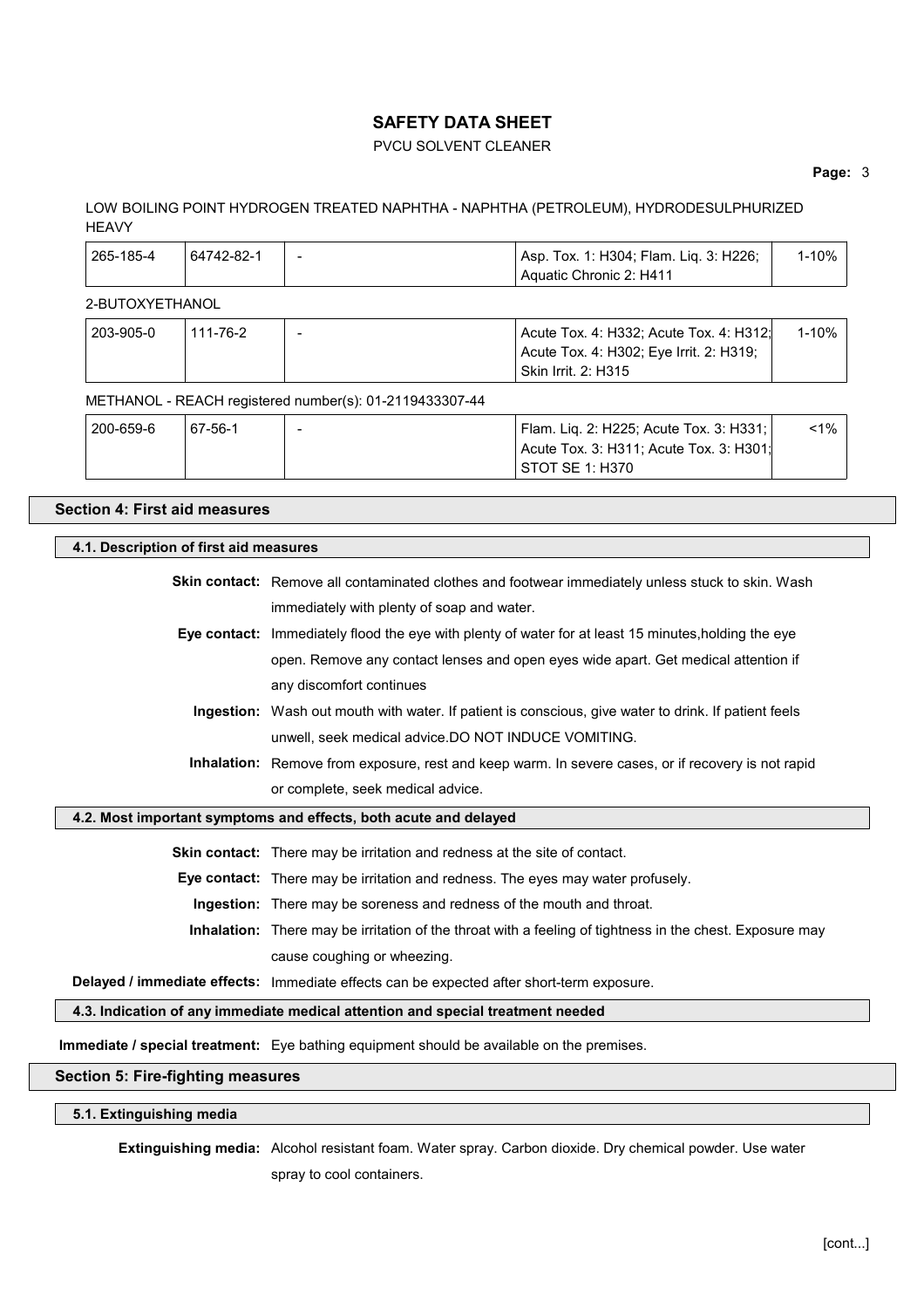### PVCU SOLVENT CLEANER

#### **5.2. Special hazards arising from the substance or mixture**

**Exposure hazards:** Highly flammable. In combustion emits toxic fumes. Forms explosive air-vapour mixture. Vapour may travel considerable distance to source of ignition and flash back.

#### **5.3. Advice for fire-fighters**

**Advice for fire-fighters:** Wear self-contained breathing apparatus. Wear protective clothing to prevent contact with skin and eyes.

### **Section 6: Accidental release measures**

### **6.1. Personal precautions, protective equipment and emergency procedures**

**Personal precautions:** Refer to section 8 of SDS for personal protection details. If outside do not approach from downwind. If outside keep bystanders upwind and away from danger point. Mark out the contaminated area with signs and prevent access to unauthorised personnel. Turn leaking containers leak-side up to prevent the escape of liquid. Eliminate all sources of ignition.

#### **6.2. Environmental precautions**

**Environmental precautions:** Do not discharge into drains or rivers. Contain the spillage using bunding.

#### **6.3. Methods and material for containment and cleaning up**

**Clean-up procedures:** Absorb into dry earth or sand. Transfer to a closable, labelled salvage container for disposal by an appropriate method. Do not use equipment in clean-up procedure which may produce sparks.

### **6.4. Reference to other sections**

**Reference to other sections:** Refer to section 8 of SDS.

#### **Section 7: Handling and storage**

**7.1. Precautions for safe handling**

**Handling requirements:** Avoid direct contact with the substance. Ensure there is sufficient ventilation of the area. Do not handle in a confined space. Avoid the formation or spread of mists in the air. Smoking is forbidden. Use non-sparking tools.

#### **7.2. Conditions for safe storage, including any incompatibilities**

**Storage conditions:** Store in a cool, well ventilated area. Keep container tightly closed. Keep away from sources of ignition. Prevent the build up of electrostatic charge in the immediate area. Ensure lighting and electrical equipment are not a source of ignition.

**Suitable packaging:** Original container stored in a dry and cool place.

#### **7.3. Specific end use(s)**

**Specific end use(s):** No data available.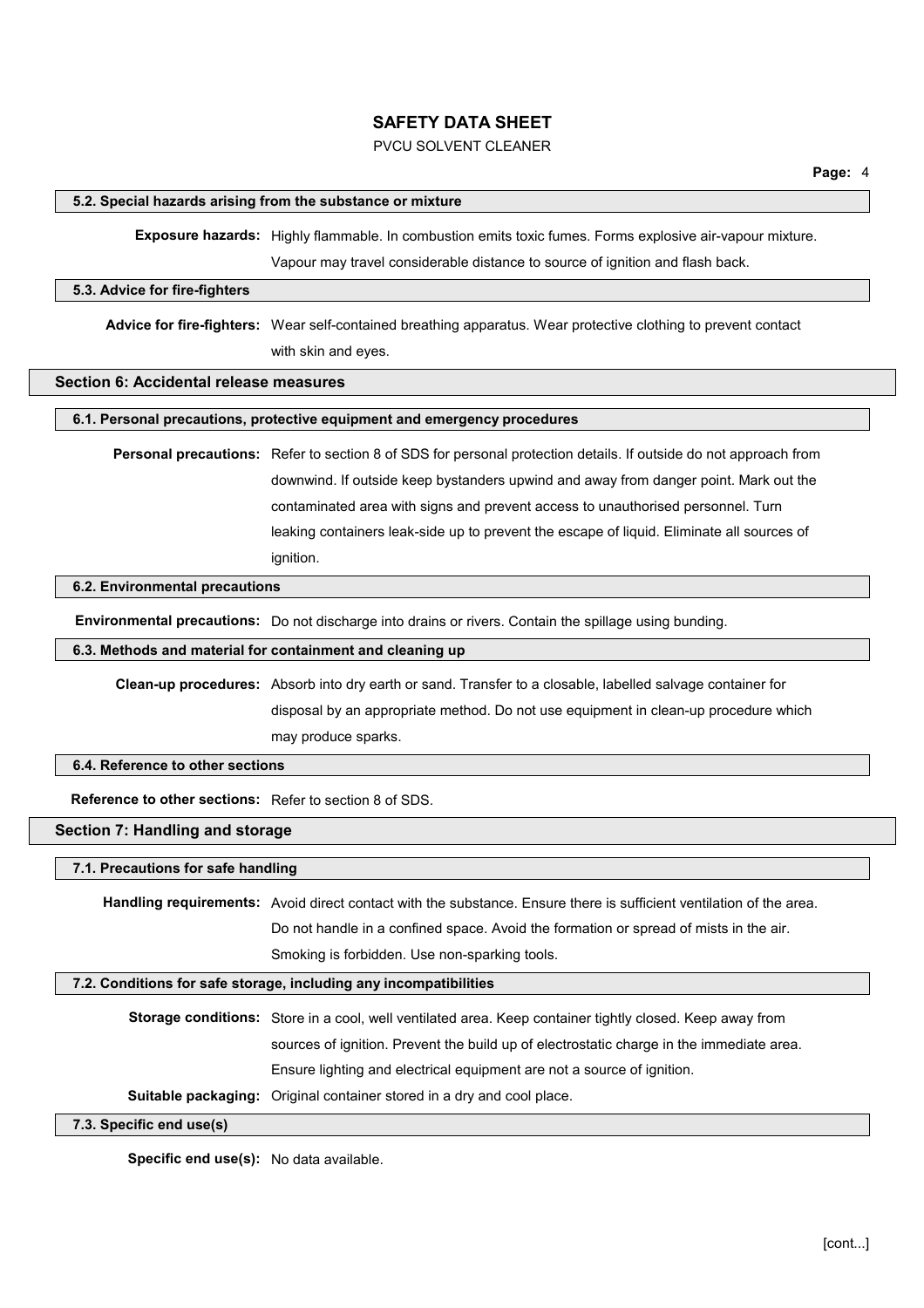# PVCU SOLVENT CLEANER

**Page:** 5

### **Section 8: Exposure controls/personal protection**

### **8.1. Control parameters**

### **Hazardous ingredients:**

# **N-BUTYL ACETATE**

### **Workplace** exposure limits: **Respirable** dust

State | 8 hour TWA | 15 min. STEL | 8 hour TWA | 15 min. STEL UK 724 966 - - **ETHANOL** UK 1920 mg/m3 - - - **2-BUTOXYETHANOL** UK 25 ppm 50 ppm - - **METHANOL**  $UK$  266 mg/m3  $333$  mg/m3  $-$ **DNEL/PNEC Values**

# **Hazardous ingredients:**

## **N-BUTYL ACETATE**

| Type        | Exposure                 | Value         | Population | Effect                   |
|-------------|--------------------------|---------------|------------|--------------------------|
| <b>DNEL</b> | Inhalation               | 960 mg/m3     | Workers    | Local                    |
| <b>DNEL</b> | Inhalation               | 480 mg/m3     | Workers    | Systemic                 |
| <b>DNEL</b> | Inhalation               | 859.7 mg/m3   | Consumers  | Local                    |
| <b>DNEL</b> | Inhalation               | 102.34        | Consumers  | Systemic                 |
| <b>PNEC</b> | Fresh water              | $0.18$ mg/l   |            |                          |
| <b>PNEC</b> | Marine water             | $0.018$ mg/l  | -          |                          |
| <b>PNEC</b> | Microorganisms in sewage | 35.6 mg/l     | -          |                          |
|             | treatment                |               |            |                          |
| <b>PNEC</b> | Fresh water sediments    | $0.981$ mg/kg | -          |                          |
| <b>PNEC</b> | Marine sediments         | 0.0981 mg/kg  | -          |                          |
| <b>PNEC</b> | Soil (agricultural)      | 0.0903 mg/kg  |            | $\overline{\phantom{a}}$ |

### **METHANOL**

| туре        | Exposure          | Value        | Population | $E$ ffect $\parallel$ |
|-------------|-------------------|--------------|------------|-----------------------|
| <b>DNEL</b> | Dermal            | 40 mg/kg/day | Workers    | Systemic              |
| <b>DNEL</b> | <b>Inhalation</b> | 260 mg/m3    | Workers    | Systemic              |
| <b>DNEL</b> | Dermal            | 40 mg/kg/day | Workers    | ∟ocal                 |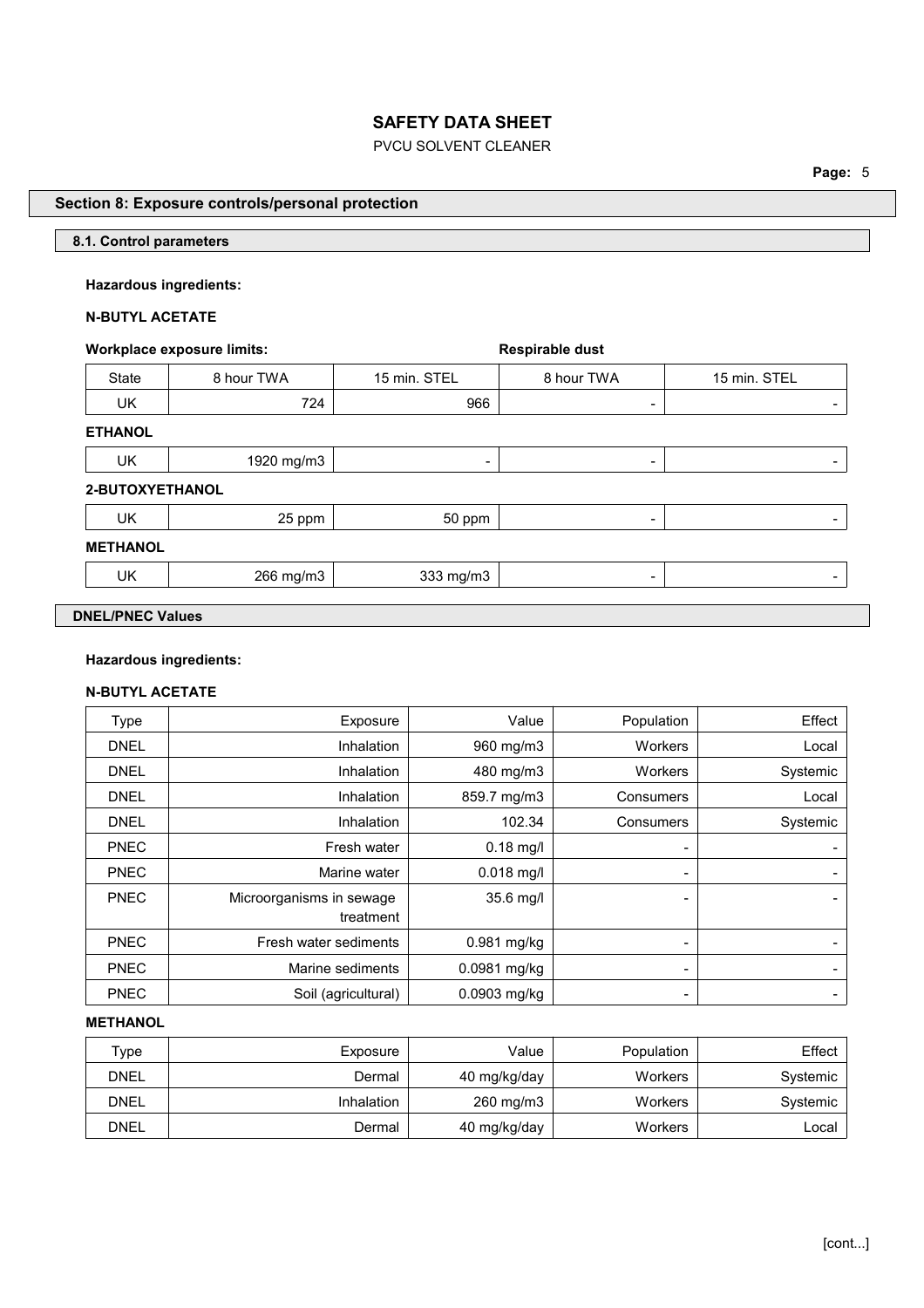# PVCU SOLVENT CLEANER

## **Page:** 6

| <b>DNEL</b> | Inhalation | 260 mg/m3         | <b>Workers</b> | ∟ocal    |
|-------------|------------|-------------------|----------------|----------|
| DNEL        | Dermal     | 8 mg/kg/day       | Consumers      | Systemic |
| <b>DNEL</b> | Inhalation | $50 \text{ mg/m}$ | Consumers      | Systemic |
| <b>DNEL</b> | Oral       | 8 mg/kg/day       | Consumers      | ∟ocal    |

### **8.2. Exposure controls**

| Engineering measures: Ensure there is sufficient ventilation of the area. Ensure lighting and electrical      |
|---------------------------------------------------------------------------------------------------------------|
| equipment are not a source of ignition. In case of insufficient ventilation, where exposure                   |
| to high concentrations of vapour is possible, suitable respiratory protective equipment                       |
| with positive air supply should be used.                                                                      |
| Respiratory protection: Self-contained breathing apparatus must be available in case of emergency. In case of |
| insufficient ventilation, wear suitable respiratory equipment.                                                |
| <b>Hand protection:</b> Impermeable gloves, change regularly to avoid permeation problems. Ensure gloves      |
| are manufactured/tested in accordance with BS EN 374.                                                         |
| <b>Eye protection:</b> Safety goggles. Safety glasses. Ensure eye bath is to hand.                            |
| Skin protection: Impermeable protective clothing.                                                             |
| <b>Environmental:</b> Do not flush into surface water or sanitary sewer system. If the product contaminates   |
| rivers and lakes or drains inform respective authorities.                                                     |
|                                                                                                               |

# **Section 9: Physical and chemical properties**

|                                              | 9.1. Information on basic physical and chemical properties |                                                   |                     |
|----------------------------------------------|------------------------------------------------------------|---------------------------------------------------|---------------------|
|                                              | <b>State: Liquid</b>                                       |                                                   |                     |
|                                              | <b>Colour: Colourless</b>                                  |                                                   |                     |
|                                              | <b>Odour:</b> Hydrocarbon                                  |                                                   |                     |
| <b>Evaporation rate:</b> No data available.  |                                                            |                                                   |                     |
|                                              | Oxidising: No data available.                              |                                                   |                     |
| <b>Solubility in water:</b> Slightly soluble |                                                            |                                                   |                     |
| Also soluble in: Acetone.                    |                                                            |                                                   |                     |
|                                              | Viscosity: No data available.                              |                                                   |                     |
| Boiling point/range°C: 78.4-115.4            |                                                            | <b>Melting point/range °C:</b> No data available. |                     |
| <b>Flammability limits %: lower: 3.3</b>     |                                                            | <b>upper: 19.0</b>                                |                     |
| Flash point°C: 12                            |                                                            | Part.coeff. n-octanol/water: No data available.   |                     |
| Autoflammability°C: >230                     |                                                            | Vapour pressure: 5.8 kPa                          |                     |
| Relative density: 0.774                      |                                                            |                                                   | <b>pH:</b> Approx 7 |
|                                              | <b>VOC g/I:</b> No data available.                         |                                                   |                     |
| 9.2. Other information                       |                                                            |                                                   |                     |

**Other information:** No data available.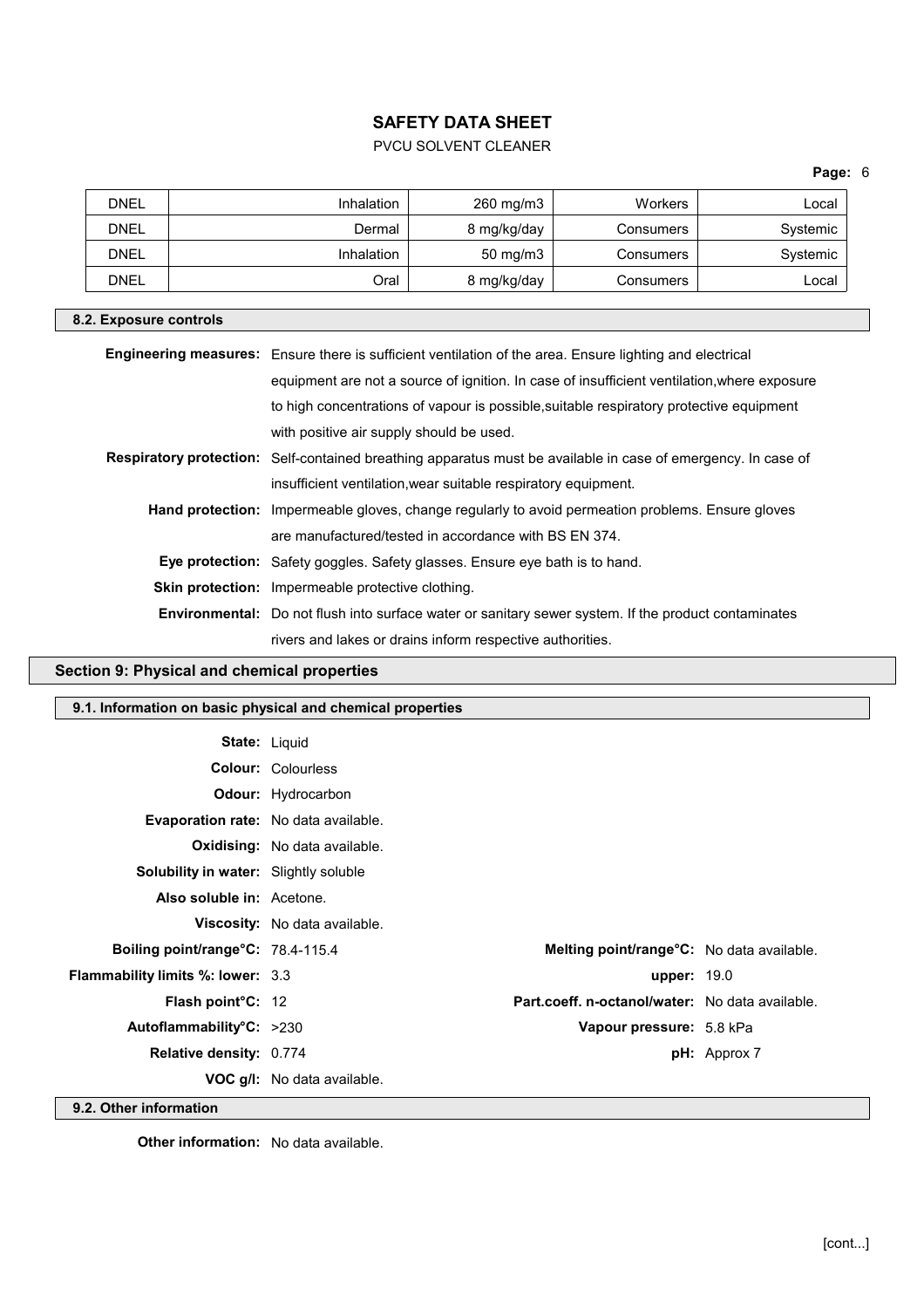### PVCU SOLVENT CLEANER

### **Section 10: Stability and reactivity**

### **10.1. Reactivity**

**Reactivity:** Stable under recommended transport or storage conditions.

#### **10.2. Chemical stability**

**Chemical stability:** Stable under normal conditions. Stable at room temperature.

#### **10.3. Possibility of hazardous reactions**

**Hazardous reactions:** Hazardous reactions will not occur under normal transport or storage conditions.

Decomposition may occur on exposure to conditions or materials listed below.

#### **10.4. Conditions to avoid**

**Conditions to avoid:** Heat. Hot surfaces. Sources of ignition. Flames.

### **10.5. Incompatible materials**

**Materials to avoid:** Strong oxidising agents. Strong acids.

### **10.6. Hazardous decomposition products**

**Haz. decomp. products:** In combustion emits toxic fumes.

### **Section 11: Toxicological information**

### **11.1. Information on toxicological effects**

#### **Hazardous ingredients:**

### **N-BUTYL ACETATE**

| ORL   | <b>MUS</b> | LD50 |              | gm/kg |
|-------|------------|------|--------------|-------|
| ' ORL | <b>RAT</b> | LD50 | 0768<br>07 ا | mg/kg |

### **ETHANOL**

| <b>IVN</b> | <b>RAT</b> | LD50 | 1440 | mg/kg |
|------------|------------|------|------|-------|
| ORL        | <b>MUS</b> | LD50 | 3450 | mg/kg |
| ORL        | <b>RAT</b> | LD50 | 7060 | mg/kg |

#### **2-BUTOXYETHANOL**

| <b>IVN</b> | <b>RAT</b> | LD50 | 307  | mg/kg |
|------------|------------|------|------|-------|
| ORL        | <b>MUS</b> | LD50 | 1230 | mg/kg |
| ORL        | <b>RAT</b> | LD50 | 470  | mg/kg |

### **METHANOL**

| <b>IVN</b><br>050۔<br>. .<br>⋻៱<br>. .<br>.<br>$\mathbf{v}$<br>- -<br>$ -$<br>. . |
|-----------------------------------------------------------------------------------|
|-----------------------------------------------------------------------------------|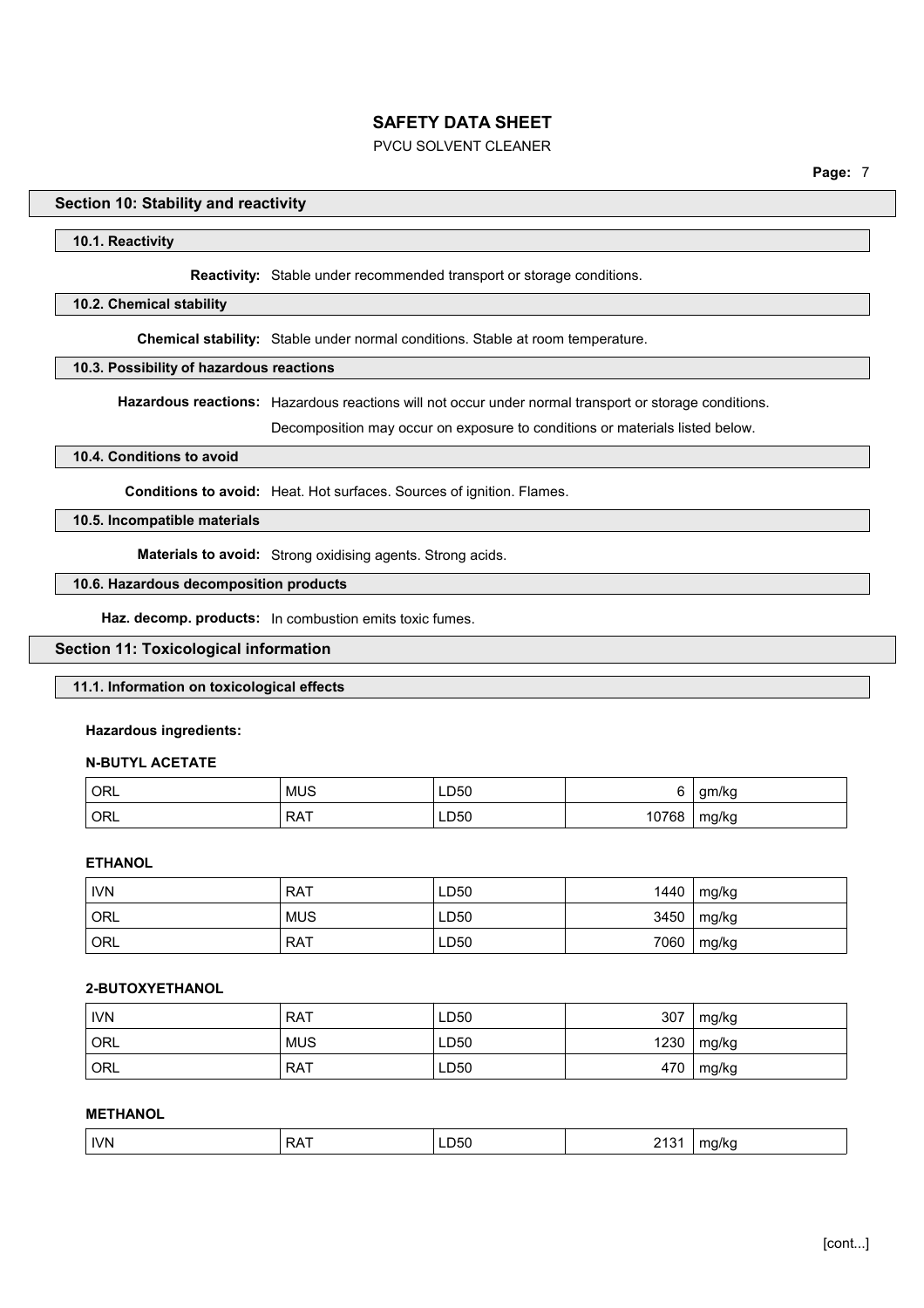### PVCU SOLVENT CLEANER

**Page:** 8

| ORL | <b>MUS</b> | LD50         | 7300 | mg/kg |
|-----|------------|--------------|------|-------|
| ORL | RAT        | LD50<br>$ -$ | 5628 | mg/kg |

#### **Relevant hazards for substance:**

| Hazard                    | Route | Basis                 |
|---------------------------|-------|-----------------------|
| Skin corrosion/irritation | DRM   | Hazardous: calculated |
| STOT-single exposure      |       | Hazardous: calculated |
| Aspiration hazard         |       | Hazardous: calculated |

#### **Symptoms / routes of exposure**

**Skin contact:** There may be irritation and redness at the site of contact.

**Eye contact:** There may be irritation and redness. The eyes may water profusely.

**Ingestion:** There may be soreness and redness of the mouth and throat.

**Inhalation:** There may be irritation of the throat with a feeling of tightness in the chest. Exposure may cause coughing or wheezing.

**Delayed / immediate effects:** Immediate effects can be expected after short-term exposure.

#### **Section 12: Ecological information**

#### **12.1. Toxicity**

**Ecotoxicity values:** No data available.

### **12.2. Persistence and degradability**

**Persistence and degradability:** No data available.

**12.3. Bioaccumulative potential**

**Bioaccumulative potential:** No data available.

**12.4. Mobility in soil**

**Mobility:** Readily absorbed into soil.

### **12.5. Results of PBT and vPvB assessment**

**PBT identification:** This product is not identified as a PBT/vPvB substance.

**12.6. Other adverse effects**

**Other adverse effects:** No data available.

### **Section 13: Disposal considerations**

**13.1. Waste treatment methods**

**Disposal operations:** Transfer to a suitable container and arrange for collection by specialised disposal company.

> **NB:** The user's attention is drawn to the possible existence of regional or national regulations regarding disposal.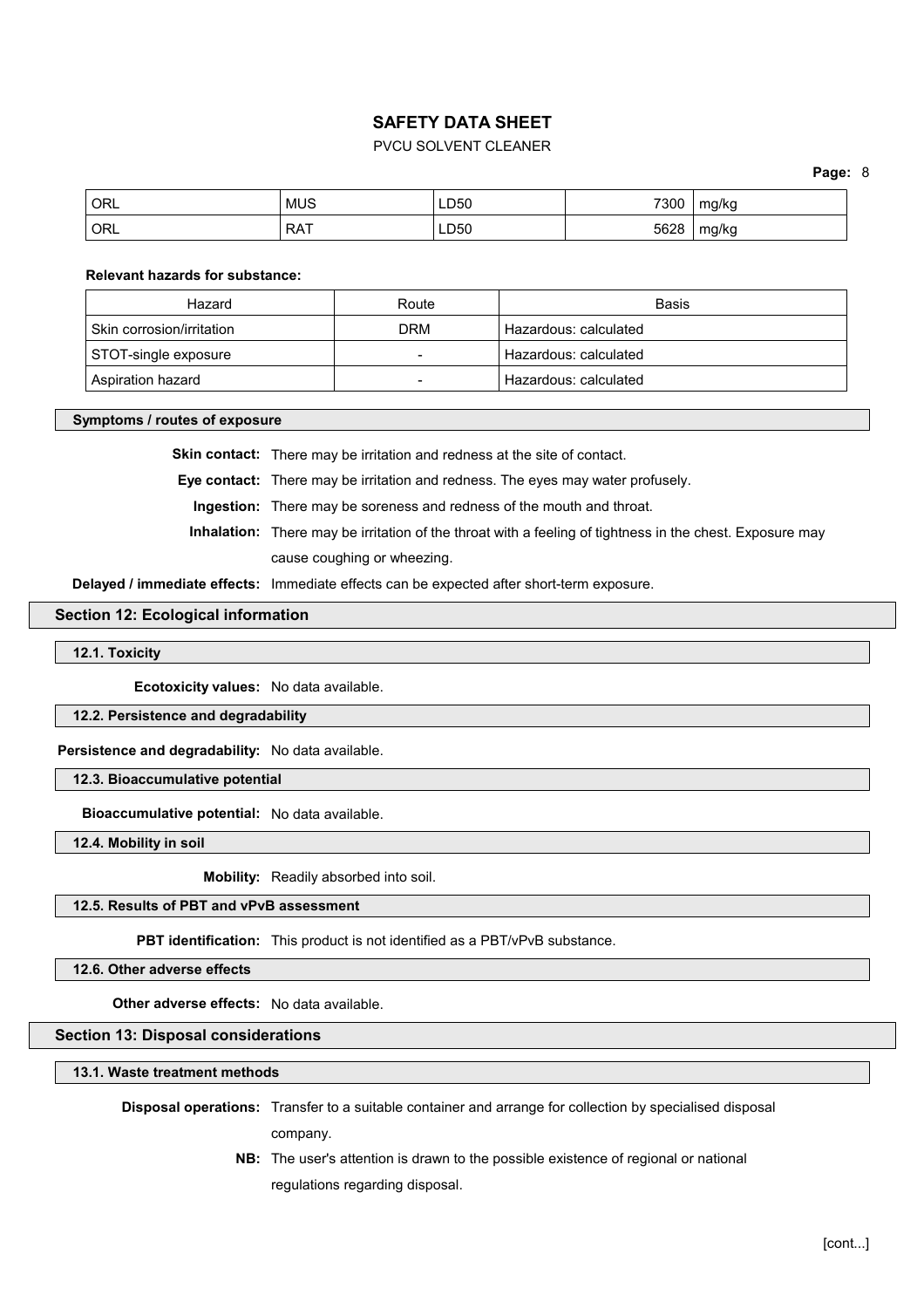### PVCU SOLVENT CLEANER

**Page:** 9

### **Section 14: Transport information**

### **14.1. UN number**

**UN number:** UN1993

#### **14.2. UN proper shipping name**

**Shipping name:** FLAMMABLE LIQUID, N.O.S.

(Hydrocarbons, C7-C9,n-alkanes,isoalkanes,cyclics,butyl acetate,ethanol)

### **14.3. Transport hazard class(es)**

**Transport class:** 3

**14.4. Packing group**

**Packing group:** II

**14.5. Environmental hazards**

**Environmentally hazardous:** Yes **Marine Marine Marine Marine Marine Marine Marine Marine Marine Marine Marine Marine Marine Marine Marine Marine Marine Marine Marine Marine Marine**

**14.6. Special precautions for user**

**Special precautions:** No special precautions.

**Tunnel code:** D/E

**Transport category:** 2

### **Section 15: Regulatory information**

**15.1. Safety, health and environmental regulations/legislation specific for the substance or mixture**

### **15.2. Chemical Safety Assessment**

### **Section 16: Other information**

### **Other information**

| <b>Other information:</b> This safety data sheet is prepared in accordance with Commission Regulation (EU) No |
|---------------------------------------------------------------------------------------------------------------|
| 453/2010.                                                                                                     |
| * indicates text in the SDS which has changed since the last revision.                                        |
| Phrases used in s.2 and s.3: EUH066: Repeated exposure may cause skin dryness or cracking.                    |
| H224: Extremely flammable liquid and vapour.                                                                  |
| H225: Highly flammable liquid and vapour.                                                                     |
| H226: Flammable liquid and vapour.                                                                            |
| H301: Toxic if swallowed.                                                                                     |
| H302: Harmful if swallowed.                                                                                   |
| H304: May be fatal if swallowed and enters airways.                                                           |
| H311: Toxic in contact with skin.                                                                             |
| H312: Harmful in contact with skin.                                                                           |
| H315: Causes skin irritation.                                                                                 |